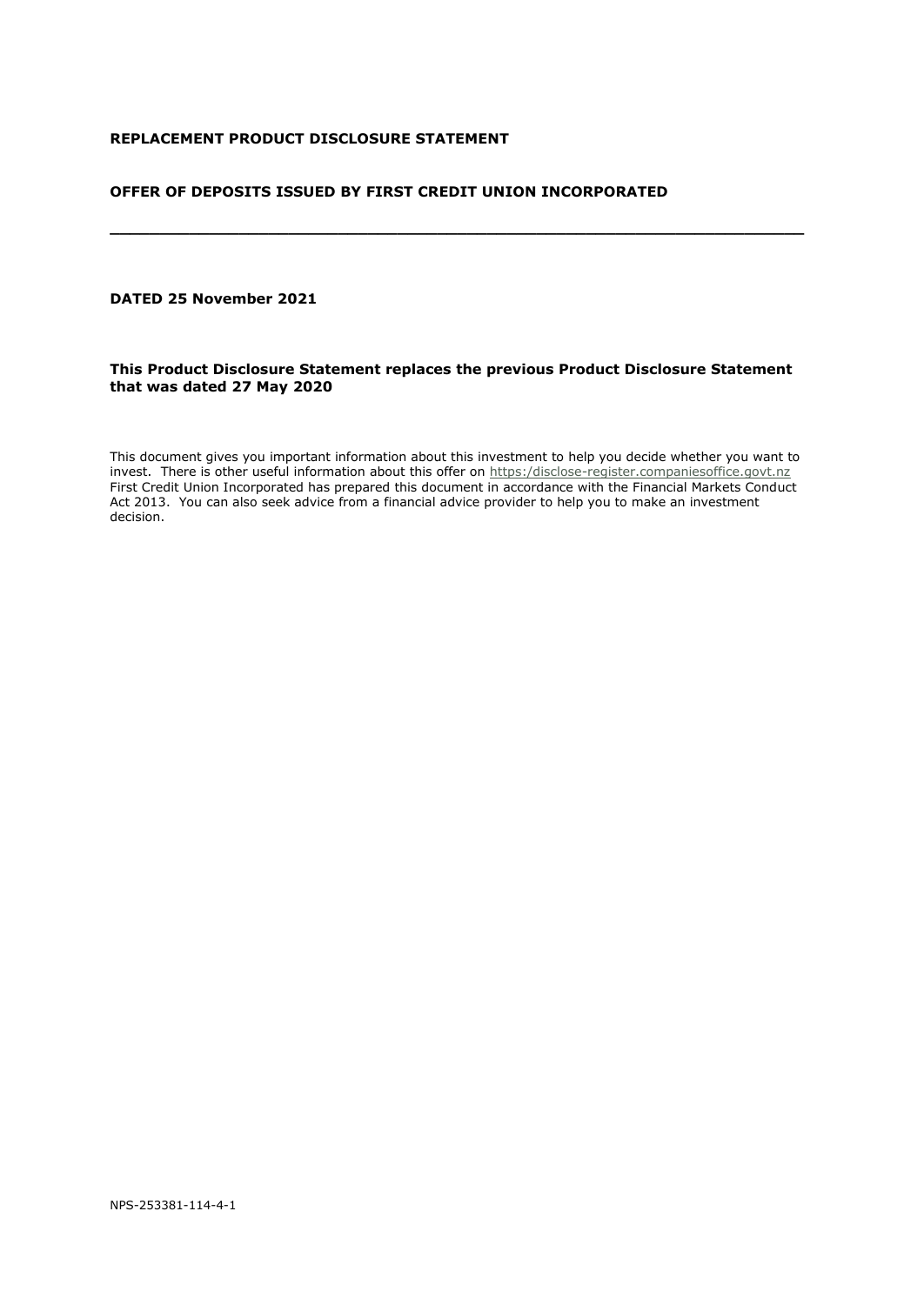## <span id="page-1-0"></span>**SECTION 1: KEY INFORMATION SUMMARY**

## **What is this?**

This is an offer of call and term accounts in First Credit Union Incorporated. The call and term accounts are redeemable shares (classified as debt securities) issued by First Credit Union Incorporated. You give First Credit Union Incorporated money, and in return First Credit Union Incorporated promises to pay you interest and repay the money at the end of the term. If First Credit Union Incorporated runs into financial trouble, you might lose some or all of the money you invested.

## **About First Credit Union Incorporated**

First Credit Union Incorporated ("Credit Union") is a credit union incorporated under the Friendly Societies and Credit Unions Act 1982 ("FSCU Act"). Under the FSCU Act, the Credit Union has rules providing for its governance ("Rules"). People who deposit money with the Credit Union are called "members". Members must all fall within the Credit Union's "common bond" which is set out in the Rules.

## **Purpose of this offer**

The purpose of this offer is to provide a facility for members to deposit money with the Credit Union and to subsequently withdraw that money. Members may make various types of deposits, by opening accounts of different types. The moneys deposited are used to provide loans to other members and to other small to medium enterprises associated with members. The Credit Union uses the term "accounts" to refer to the terms on which the redeemable shares are issued.

## **Key terms of the offer**

## *Call accounts*

| Description of the debt securities          | The Credit Union offers the following secured redeemable                                                                                                                                                                                                                    |
|---------------------------------------------|-----------------------------------------------------------------------------------------------------------------------------------------------------------------------------------------------------------------------------------------------------------------------------|
|                                             | shares called "call accounts" to members:                                                                                                                                                                                                                                   |
|                                             | Everyday Accounts, Special Purpose Accounts, BillPay<br>Accounts, Travel Accounts, Expenses Accounts, Life Cover<br>Savings Accounts, Teen Accounts and Children's<br>Accounts. There are also Loan Provider Accounts, Money<br>Maker Accounts and On-line Savings Accounts |
|                                             | all of which are repayable on demand, unless pledged as<br>a security for a loan (although the FSCU Act provides that<br>the Credit Union may require a 60 day notice period for<br>withdrawals).                                                                           |
| Interest rates                              | Interest rates on call accounts are published by the Credit<br>Union and are subject to change from time to time.<br>Interest rates can be found from the website<br>www.firstcreditunion.co.nz                                                                             |
| Offer opening and closing dates             | The offer opened on 11 November 2016. This is a<br>continuous offer, so there is no closing date.                                                                                                                                                                           |
| Dates and frequency of interest<br>payments | The interest on call accounts is paid on closure of the<br>accounts. Interest may also be paid at regular intervals,<br>by agreement between the Credit Union and a member.                                                                                                 |

### *Term accounts*

| Description of the term of the debt<br>securities | The Credit Union offers secured redeemable shares called<br>"term accounts" of 3, 6, 9, 12, 18, 24 and 36 months.<br>There is also a Christmas Club Account which is only<br>repayable between 1 November and 31 January in each<br>year. If a withdrawal from a term account would reduce<br>a member's paid-up shareholding in the Credit Union to<br>less than the member's total liability (including any<br>contingent liability) to the Credit Union then, for a non-<br>qualifying member, the withdrawal will not be permitted |
|---------------------------------------------------|----------------------------------------------------------------------------------------------------------------------------------------------------------------------------------------------------------------------------------------------------------------------------------------------------------------------------------------------------------------------------------------------------------------------------------------------------------------------------------------------------------------------------------------|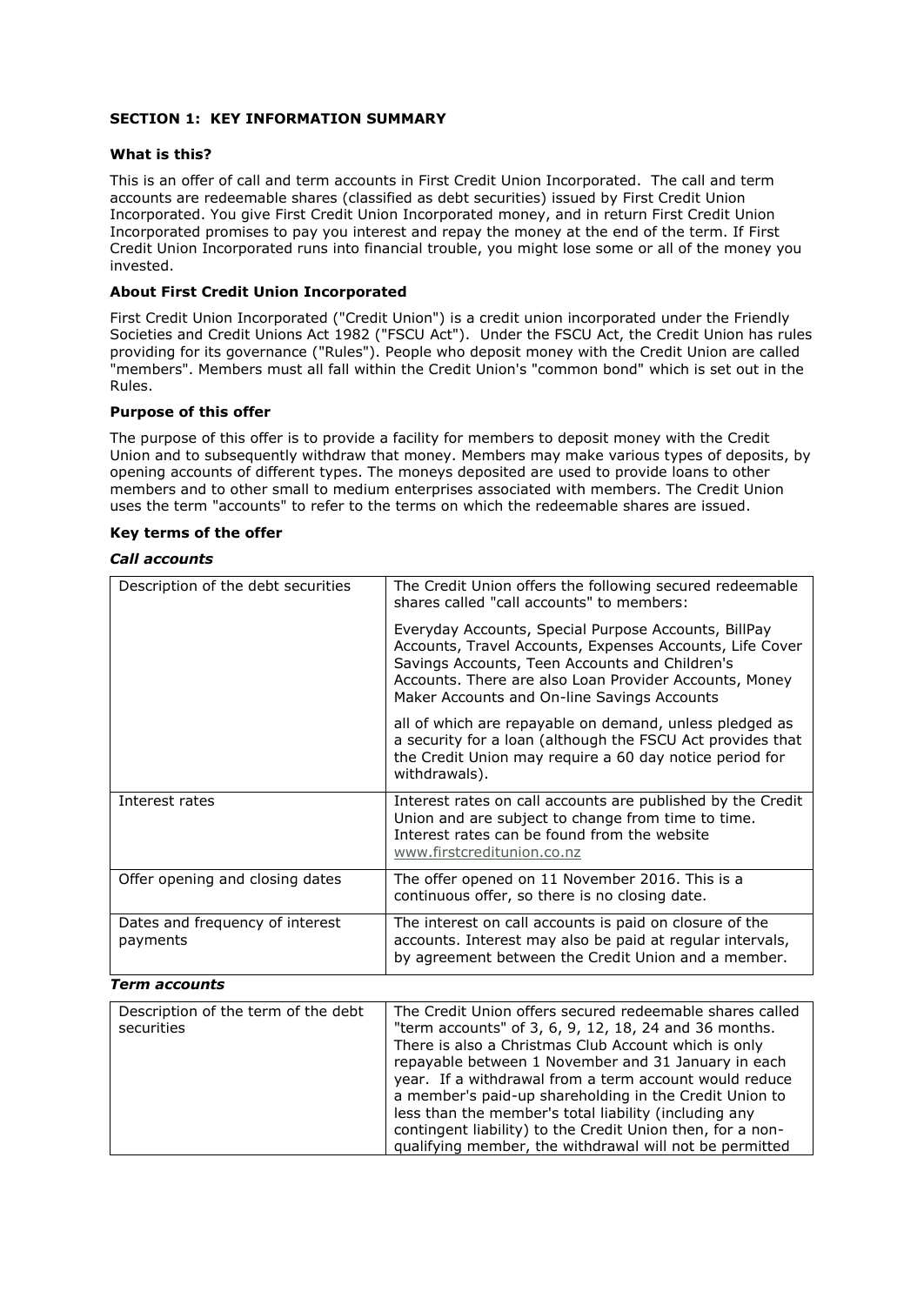|                                            | and in other cases withdrawal will be permitted at the<br>discretion of the Credit Union.                                                                                                                                                                                                                                                      |
|--------------------------------------------|------------------------------------------------------------------------------------------------------------------------------------------------------------------------------------------------------------------------------------------------------------------------------------------------------------------------------------------------|
| Interest rates                             | Interest rates on term accounts are published by the<br>Credit Union and are subject to change from time to time.<br>Interest rates can be found from the website<br>www.firstcreditunion.co.nz. The interest rate on a term<br>account will be fixed for the length of the term.                                                              |
|                                            | On expiry of the term the deposit will be reinvested for an<br>equivalent term at the then current interest rate, unless a<br>member has, prior to the expiry of the term, given<br>written notice to the Credit Union requesting that the<br>funds be placed in a call account. No notice of<br>reinvestment needs to be given to the member. |
| After opening and closing dates            | The offer opened on 11 November 2016. This is a<br>continuous offer, so there is no closing date.                                                                                                                                                                                                                                              |
| Dates and frequency of interest<br>payment | The interest on term accounts is paid at the end of the<br>term. Interest may also be paid at regular intervals<br>during the term by agreement between the Credit Union<br>and a member.                                                                                                                                                      |
| Early withdrawal                           | See "How you can get your money out early" below.                                                                                                                                                                                                                                                                                              |

Further detail about the Credit Union's accounts, fees, charges, terms and conditions and interest rates can be found on the Disclose Register [https:/disclose-register.companiesoffice.govt.nz,](http://www.companiesoffice.govt.nz/disclose) on the Credit Union's website [www.firstcreditunion.co.nz](http://www.firstcreditunion.co.nz/) or from any Credit Union branch.

## **No guarantee**

The accounts are not guaranteed by the Credit Union, Covenant Trustee Services Limited ("Supervisor"), or any other person and the Credit Union is solely responsible for the repayment of moneys in the accounts.

## **How you can get your money out early**

Call accounts are generally repayable at call. However, the FSCU Act provides that the Credit Union may require a 60 day notice period for withdrawals.

If the Credit Union believes you have suffered real financial hardship, it has a discretion to allow you to withdraw your term account investment early. In these circumstances the interest rate may be adjusted to the nearest shortest-term deposit period prior to your early repayment request and/or an early withdrawal fee may be charged.

The accounts cannot be sold to anyone else.

### **How the accounts rank for repayment**

On a liquidation of the Credit Union:

- all members' claims will rank equally with other members in relation to repayment priority;
- some specific claims will rank ahead of members' claims, for example, employees' unpaid wages, insolvency costs, Supervisor's fees and any prior permitted security interests; and
- all members' claims will rank ahead of unsecured creditors (to the extent permitted by law).

Further information on the matter can be found at Section 4 (Key features of the accounts) of this document.

### **What assets are these accounts secured against?**

The Credit Union has entered into a Trust Deed with the Supervisor, under which the Credit Union has granted a first ranking security interest over all its personal property and has charged all of its other property to the Supervisor as security for the payment of the principal and interest payable to members under the accounts.

Further information on the matter can be found at Section 4 (Key features of the accounts) of this document*.*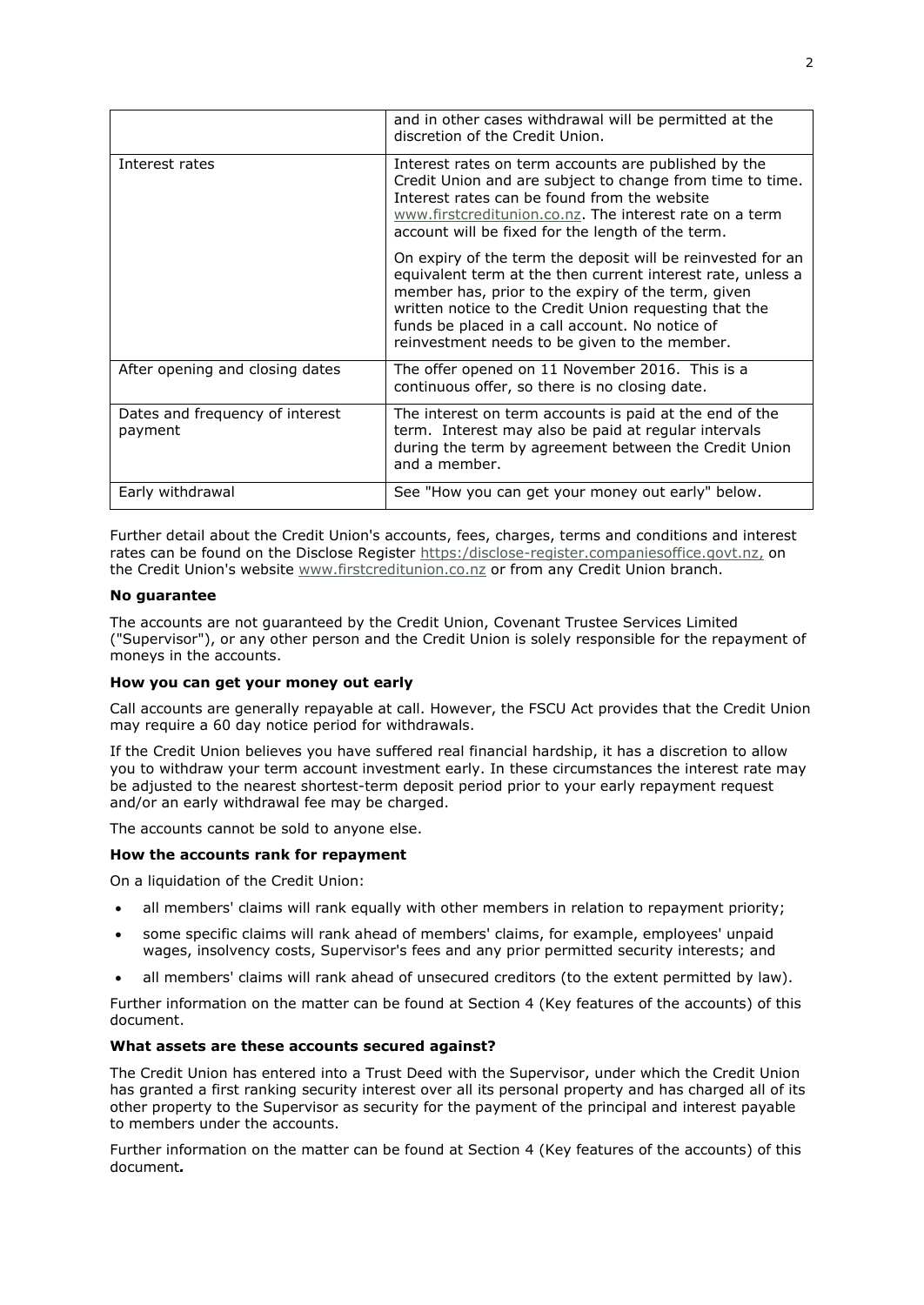## **Where you can find First Credit Union Incorporated's financial information**

The financial position and performance of First Credit Union Incorporated are essential to an assessment of First Credit Union Incorporated's ability to meet its obligations under the accounts. You should also read Section 5 of this document (First Credit Union Incorporated's financial information).

## **Key risks affecting this investment**

Investments in debt securities have risks. A key risk is that First Credit Union Incorporated does not meet its commitments to repay you or pay you interest (credit risk). Section 6 of the PDS (Risks of investing) discusses the main factors that give rise to the risk. You should consider if the credit risk of these debt securities is suitable for you.

The interest rate for the accounts should also reflect the degree of credit risk. In general, higher returns are demanded by investors from businesses with higher risk of defaulting on their commitments. You need to decide whether the offer is fair. First Credit Union Incorporated considers that the most significant risk factors are:

- **Liquidity Risk:** This is the risk that the Credit Union may encounter difficulties meeting its repayment obligations (e.g. to members wanting to withdraw money) because of a lack of available liquid assets. Traditionally members' funds at call and payable within one month exceed loans and recoverables due within the same timeframe. The methods that the Credit Union uses to manage this risk are described in Section 6 of this document.
- **Credit Risk:** This is the risk of people to whom the Credit Union has lent money not repaying their loans or making interest payments on time or the failure of organisations with which the Credit Union has deposited funds. Management of this risk includes assessment of the creditworthiness of borrowers and the value of any security given to support lending.

This summary does not cover all of the risks of investing in the accounts. You should also read Section 6 (Risks of investing) and other places in the PDS that describe risk factors (for example the Key features of the accounts).

## **What is First Credit Union Incorporated's credit rating?**

A credit rating is an independent opinion of the capability and willingness of an entity to repay its debts (in other words, its creditworthiness). It is not a guarantee that the financial product being offered is a safe investment. A credit rating should be considered alongside all other relevant information when making an investment decision.

The Credit Union has been rated by Fitch Ratings. Fitch Ratings gives ratings from AAA through to C. The Credit Union has a long-term issuer credit rating of **BB with a stable outlook** and a short-term issuer credit rating of BB, issued on 1 March 2021.

| Rating                                                | AAA                 | AA             | A        | <b>BBB</b> | BB                 | B                  | CCC                     | CC                      | C                                       |
|-------------------------------------------------------|---------------------|----------------|----------|------------|--------------------|--------------------|-------------------------|-------------------------|-----------------------------------------|
| Strength                                              | Extremely<br>strong | Very<br>strong | Strong   | Adequate   | Less<br>Vulnerable | More<br>vulnerable | Currently<br>vulnerable | Currently<br>vulnerable | Default<br>imminent<br>or<br>inevitable |
| Historic<br>likelihood of<br>default over<br>5 years' | 1 in 600            | $1$ in<br>300  | 1 in 150 | 1 in 30    | 1 in 10            | $1$ in $5$         |                         | $1$ in $2$              |                                         |

Ratings from "AA" to "B" may be modified by the addition of a plus (+) or minus (-) sign to show relative standing within the major rating categories. A Fitch Ratings rating may also include an 'Outlook' assessment. An Outlook assessment considers the potential direction of a long-term credit rating over the intermediate term (one to two years) but does not mean the rating will change. The principal Outlook definitions include: "Positive" – the rating may be raised; "Negative" – the rating may be lowered; and "Stable" – the rating is not likely to change.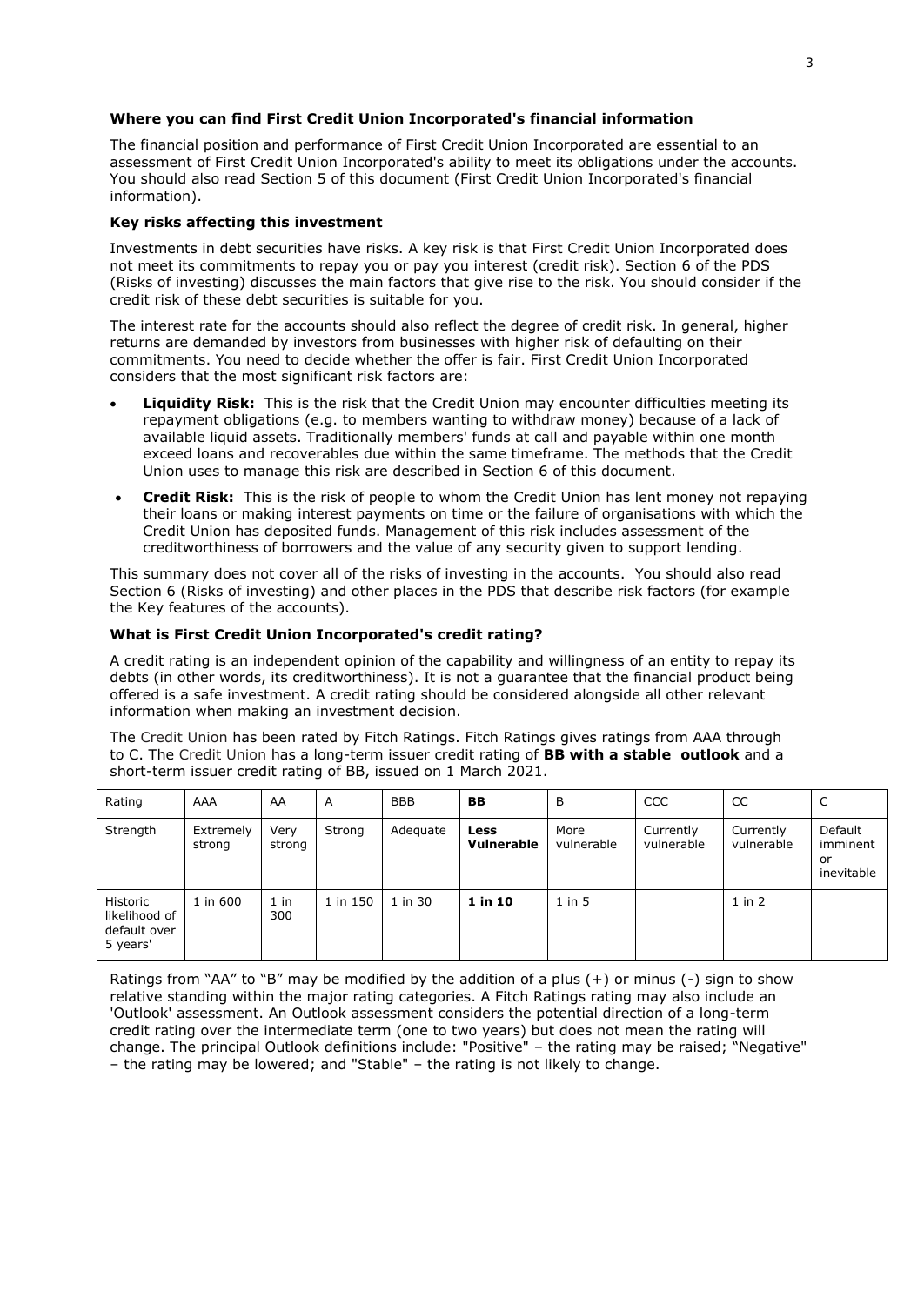# **Table of contents**

| Section 1 Key information summary                                 | 1  |
|-------------------------------------------------------------------|----|
| Section 2 Terms of the offer                                      | 4  |
| Section 3 First Credit Union Incorporated and what it does        | 7  |
| Section 4 Key features of the accounts                            | 8  |
| Section 5 First Credit Union Incorporated's financial information | 10 |
| Section 6 Risks of investing                                      | 10 |
| Section 7 Tax                                                     | 11 |
| Section 8 Who is involved?                                        | 12 |
| Section 9 How to complain                                         | 12 |
| Section 10 Where you can find more information                    | 12 |
| Section 11 How to apply                                           | 13 |
| Section 12 Contact information                                    | 13 |
|                                                                   |    |

## <span id="page-4-0"></span>**SECTION 2: TERMS OF THE OFFER**

This is an offer for redeemable shares (called "accounts") in the Credit Union. Members and new members may open any of the accounts described below. By opening an account or by making deposits into an existing account the member or new member will be subscribing for redeemable shares of the type described in the relevant account terms and conditions. Accounts may be opened jointly with another person.

| <b>Call Accounts</b>                         |                                                                                                                                                                                                                                                                                                                                                                                                                                                                                                                                                     |  |  |
|----------------------------------------------|-----------------------------------------------------------------------------------------------------------------------------------------------------------------------------------------------------------------------------------------------------------------------------------------------------------------------------------------------------------------------------------------------------------------------------------------------------------------------------------------------------------------------------------------------------|--|--|
| Description of Securities                    | The Credit Union offers the following call accounts:                                                                                                                                                                                                                                                                                                                                                                                                                                                                                                |  |  |
|                                              | Everyday Accounts, Special Purpose Accounts, BillPay Accounts,<br>Travel Accounts, Expenses Accounts, Life Cover Savings<br>Accounts, Teen Accounts and Children's Accounts. There are<br>also Loan Provider Accounts, Money Maker Accounts and On-<br>line Savings Accounts all of which are repayable on demand,<br>unless pledged as a security for a loan.                                                                                                                                                                                      |  |  |
| Minimum investment amount                    | The minimum investment amount is \$1.00. The board of the<br>Credit Union may from time to time (and also on a case by case<br>basis) alter the maximum amount.                                                                                                                                                                                                                                                                                                                                                                                     |  |  |
| Term                                         | Call accounts are generally repayable at call. However, the<br>FSCU Act provides that the Credit Union may require a 60 day<br>notice period for withdrawals. If a withdrawal from a call<br>account would reduce a member's paid-up shareholding in the<br>Credit Union to less than the member's total liability (including<br>any contingent liability) to the Credit Union then, for a non-<br>qualifying member, the withdrawal will not be permitted and in<br>other cases withdrawals will be permitted at the Credit Union's<br>discretion. |  |  |
| Basis for ascertaining the<br>interest rates | Interest rates on call accounts are published by the Credit<br>Union and are subject to change from time to time. Interest<br>rates can be found by telephoning the Credit Union on 07 834<br>4810 or from the website www.firstcreditunion.co.nz.                                                                                                                                                                                                                                                                                                  |  |  |
| Offer opening and closing<br>dates           | The offer opened on 11 November 2016. This is a continuous<br>offer, so there is no closing date.                                                                                                                                                                                                                                                                                                                                                                                                                                                   |  |  |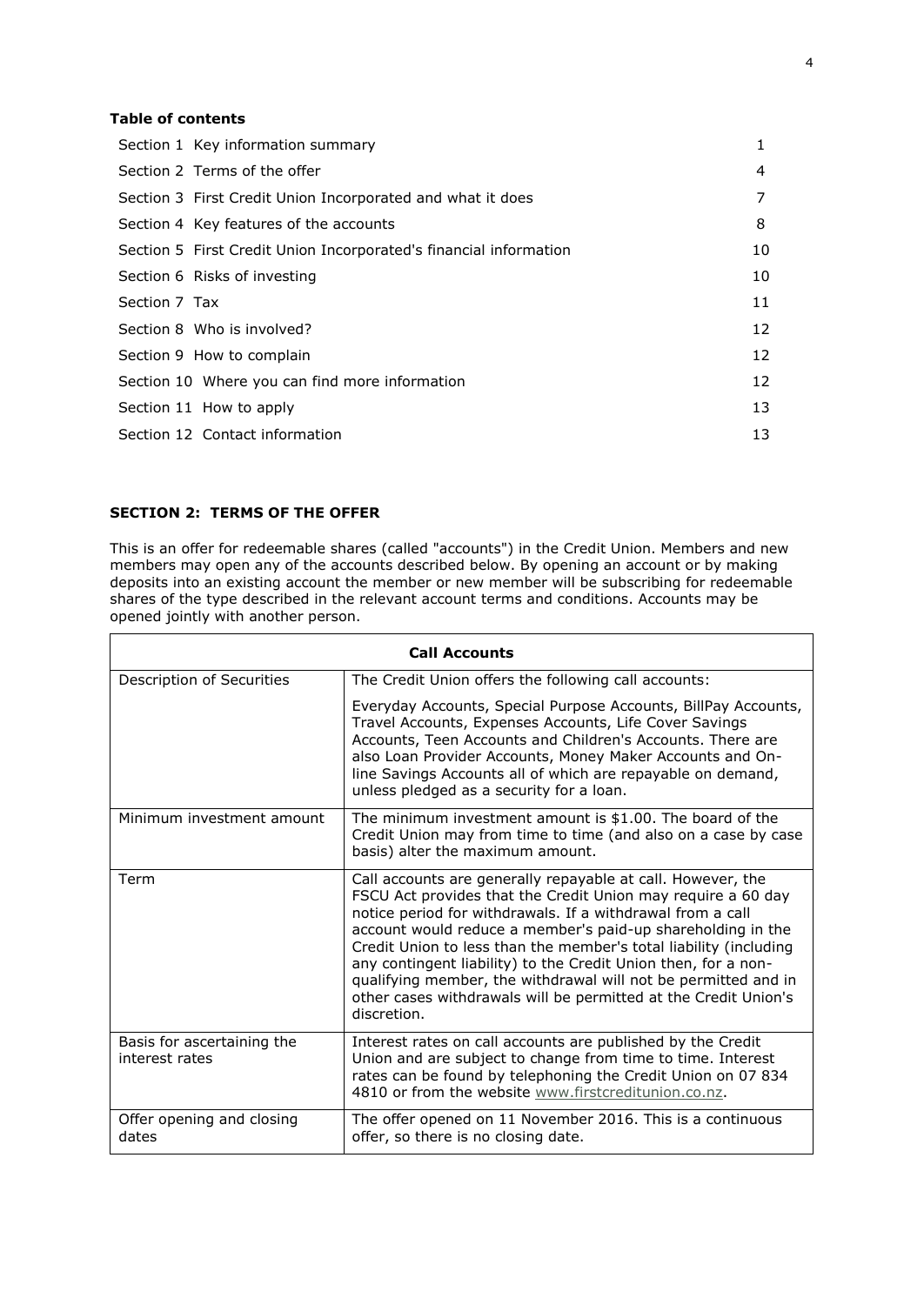| Dates and frequency of<br>interest payments  | The interest on call accounts is paid on closure of the accounts.<br>Interest may also be paid at regular intervals, by agreement<br>between the Credit Union and a member.                                                                                                                                                                                                                                                                                                                                                                                                                                                                                       |
|----------------------------------------------|-------------------------------------------------------------------------------------------------------------------------------------------------------------------------------------------------------------------------------------------------------------------------------------------------------------------------------------------------------------------------------------------------------------------------------------------------------------------------------------------------------------------------------------------------------------------------------------------------------------------------------------------------------------------|
| Ranking on liquidation                       | Call accounts are secured by a first ranking security interest<br>over all of the assets of the Credit Union in favour of the<br>Supervisor, which is subject to the following potential prior<br>charges:                                                                                                                                                                                                                                                                                                                                                                                                                                                        |
|                                              | preferential creditors whose claims arise through the<br>operation of law, including wages, taxes and liquidation<br>costs;                                                                                                                                                                                                                                                                                                                                                                                                                                                                                                                                       |
|                                              | permitted prior charges under the Trust Deed in favour of<br>$\bullet$<br>any lender approved by the Supervisor. This can be up to<br>10% of total tangible assets. At the date of this document<br>there are no such prior charges, but there is a right for<br>Westpac to set off up to \$7 million (being amounts owing<br>by the Credit Union to Westpac in connection with the<br>provision of transactional banking facilities) from moneys<br>in a deposit in an account of the Credit Union's with<br>Westpac. In addition, prior charges securing indebtedness<br>for specific assets may be granted up to a further 2% of<br>total tangible assets; and |
|                                              | Supervisor's fees, costs and disbursements.                                                                                                                                                                                                                                                                                                                                                                                                                                                                                                                                                                                                                       |
|                                              | Call accounts rank equally with all other call accounts and with<br>all term accounts with the Credit Union. Call accounts rank<br>ahead of unsecured creditors, to the extent permitted by law.                                                                                                                                                                                                                                                                                                                                                                                                                                                                  |
| Transfer rights                              | Call accounts are not transferable. However, a member may<br>nominate a person to receive up to a maximum of \$2,000 of<br>that member's shareholding on that member's death. This<br>nomination must be in writing, signed by the member and sent<br>to the Credit Union's registered office.                                                                                                                                                                                                                                                                                                                                                                    |
|                                              | <b>Term Accounts</b>                                                                                                                                                                                                                                                                                                                                                                                                                                                                                                                                                                                                                                              |
| Description of securities                    | The Credit Union offers term accounts of 3, 6, 9, 12, 18, 24 and<br>36 months. There is also a Christmas Club Account which is<br>only repayable between 1 November and 31 January in each<br>year. If a withdrawal from a term account would reduce a<br>member's paid-up shareholding in the Credit Union to less than<br>the member's total liability (including any contingent liability) to<br>the Credit Union then, for a non-qualifying member, the<br>withdrawal will not be permitted and in other cases withdrawals<br>will be permitted at the Credit Union's discretion.                                                                             |
| Minimum investment amount                    | The minimum amount for the Christmas Club Account is \$1.00.<br>The minimum amount for all other term accounts is \$500. The<br>board of the Credit Union may from time to time alter the<br>maximum amount.                                                                                                                                                                                                                                                                                                                                                                                                                                                      |
| Term                                         | There are term accounts of 3, 6, 9, 12, 18, 24 and 36 months<br>and a Christmas Club Account, as referred to above.                                                                                                                                                                                                                                                                                                                                                                                                                                                                                                                                               |
| Basis for ascertaining the<br>interest rates | Interest rates on term accounts are published by the Credit<br>Union and are subject to change from time to time. Interest<br>rates can be found by telephoning the Credit Union on 07 834<br>4810 or from the website www.firstcreditunion.co.nz. The<br>interest rate on a term account will be fixed for the length of<br>the term.                                                                                                                                                                                                                                                                                                                            |
|                                              | On expiry of the term the deposit is reinvested for an<br>equivalent term at the then current interest rate, unless the<br>member has, prior to the expiry of the term given written<br>notice to the Credit Union requesting that the funds be placed                                                                                                                                                                                                                                                                                                                                                                                                            |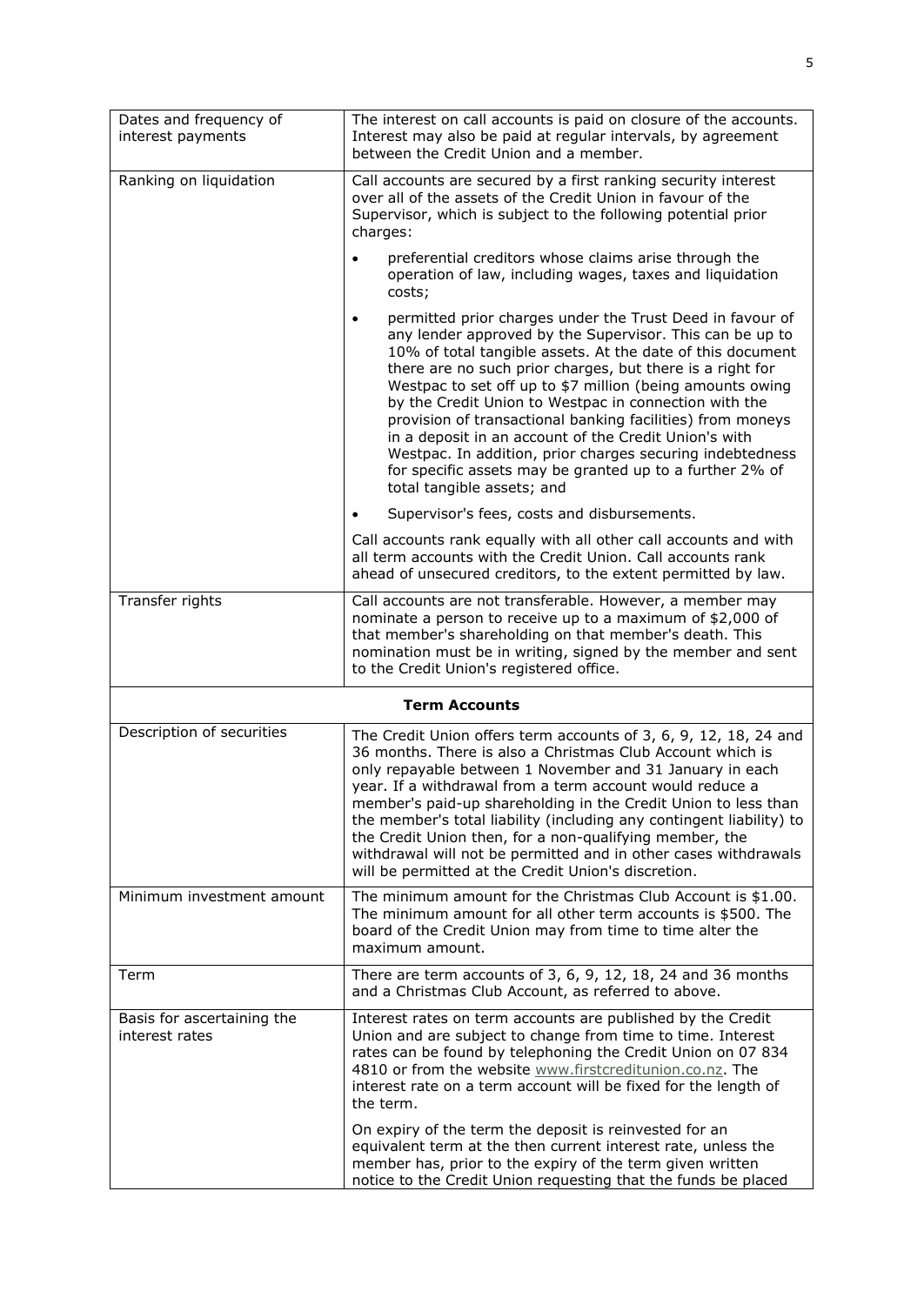|                                             | in a call account. No notice of reinvestment needs to be given<br>to the member.                                                                                                                                                                                                                                                                                                                                                                                                                                                                                                                                                                                      |  |  |
|---------------------------------------------|-----------------------------------------------------------------------------------------------------------------------------------------------------------------------------------------------------------------------------------------------------------------------------------------------------------------------------------------------------------------------------------------------------------------------------------------------------------------------------------------------------------------------------------------------------------------------------------------------------------------------------------------------------------------------|--|--|
| Offer opening and closing<br>dates          | The offer opened on 11 November 2016. This is a continuous<br>offer, so there is no closing date.                                                                                                                                                                                                                                                                                                                                                                                                                                                                                                                                                                     |  |  |
| Dates and frequency of<br>interest payments | The interest on term accounts is paid at the end of the term.<br>Interest may also be paid at regular intervals during the term<br>by agreement between the Credit Union and a member.                                                                                                                                                                                                                                                                                                                                                                                                                                                                                |  |  |
| Ranking on liquidation                      | Term accounts are secured by a first ranking security interest<br>over all of the assets of the Credit Union in favour of the<br>Supervisor, subject to the following potential prior charges:                                                                                                                                                                                                                                                                                                                                                                                                                                                                        |  |  |
|                                             | preferential creditors whose claims arise through the<br>$\bullet$<br>operation of law, including wages, taxes and liquidation<br>costs;                                                                                                                                                                                                                                                                                                                                                                                                                                                                                                                              |  |  |
|                                             | permitted prior charges under the Trust Deed in favour of<br>$\bullet$<br>the any lender approved by the Supervisor. This can be<br>up to 10% of Total Tangible Assets. At the date of this<br>document there are no such prior charges, but there is a<br>right for Westpac to set off up to \$7 million (being<br>amounts owing by the Credit Union to Westpac in<br>connection with the provision of transactional banking<br>facilities) from moneys in a deposit in an account of the<br>Credit Union's with Westpac. In addition, prior charges<br>securing indebtedness for specific assets may be granted<br>up to a further 2% of total tangible assets; and |  |  |
|                                             | Supervisor's fees, costs and disbursements.                                                                                                                                                                                                                                                                                                                                                                                                                                                                                                                                                                                                                           |  |  |
|                                             | Term accounts rank equally with all other term accounts and<br>with all call accounts with the Credit Union. Term accounts rank<br>ahead of unsecured creditors, to the extent permitted by law.                                                                                                                                                                                                                                                                                                                                                                                                                                                                      |  |  |
| Transfer rights                             | Term accounts are not transferable. However, a member may<br>nominate a person to receive up to a maximum of \$2,000 of<br>the member's shareholding on that member's death. This<br>nomination must be in writing, signed by the member and sent<br>to the Credit Union's registered office.                                                                                                                                                                                                                                                                                                                                                                         |  |  |
| Early withdrawal                            | If you suffer real financial hardship, the Credit Union has a<br>discretion to allow you to withdraw moneys from your term<br>account early before its ordinary maturity date. In these<br>circumstances the interest rate may be adjusted to the nearest<br>shortest- term deposit period prior to your early repayment<br>request and/or an early withdrawal fee may be charged.                                                                                                                                                                                                                                                                                    |  |  |

The Credit Union charges fees for EFTPOS transactions, card transactions, ATM usage and other electronic banking. Information about these fees and charges can be found on the Disclose Register [https:/disclose-register.companiesoffice.govt.nz,](http://www.companiesoffice.govt.nz/disclose) on the Credit Union's website [www.firstcreditunion.co.nz](http://www.firstcreditunion.co.nz/) or from any Credit Union branch.

## **Trust Deed**

Accounts are opened subject to and governed by the provisions of an amended and restated trust deed between the Credit Union and the Supervisor dated 1 January 2020 ("Trust Deed").

A full copy of the Trust Deed can be obtained from the Credit Union or on the Disclose Register [https:/disclose-register.companiesoffice.govt.nz.](http://www.companiesoffice.govt.nz/disclose)

## **Rules**

The Credit Union operates in accordance with its Rules, which are registered under the FSCU Act. The Rules govern all members of the Credit Union and can only be amended by way of a resolution passed by a majority of members voting at a meeting. A copy of the Rules can be found on the Disclose Register at [https:/disclose-register.companiesoffice.govt.nz.](http://www.companiesoffice.govt.nz/disclose) Copies are also available at [www.firstcreditunion.co.nz](http://www.firstcreditunion.co.nz/) and upon request at any branch of the Credit Union.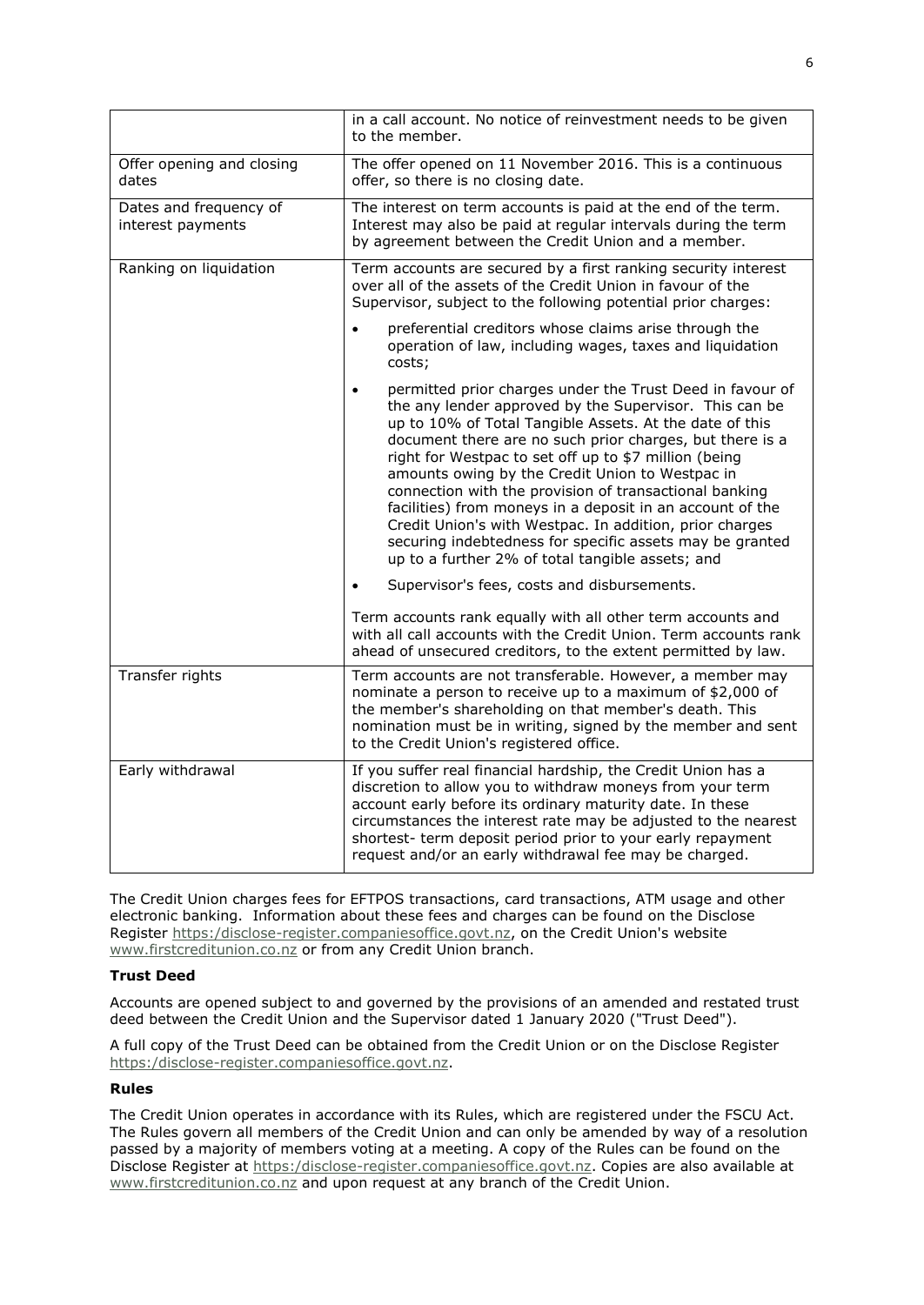### *Offer made to members*

Under the Rules of the Credit Union, the offer is made only to members who are:

- Any person residing or working in New Zealand including persons aged 16 years or younger;
- Any person who is a member of the same household as, and is a relative of, a member (a relative is a spouse, former spouse, de facto spouse, lineal ancestor or descendant, brother, sister, uncle, aunt, nephew, niece, first cousin or any of their spouses or former or de facto spouses);
- A charitable entity as defined by the Charities Act 2005; and
- An incorporated society registered under the Incorporated Societies Act 1908.

If a member ceases to be within the common bond, that member is called a non-qualifying member. Up to 10% of the Credit Union's membership can be non-qualifying members.

### *Meetings of members and voting rights*

The Rules require the Credit Union to hold an annual general meeting of members each year. In certain circumstances a special general meeting of members may be called. Each member is entitled to one vote only, irrespective of the number of shares that member holds. With a joint account the person first named on the account will have the sole vote.

#### *Directors*

The Rules require that there are not less than 5 nor more than 9 directors. Directors are elected by the members at the annual general meeting, although the General Manager is also a director and does not need to be elected. There is also a provision in the Rules allowing the elected directors to co-opt an additional 2 independent directors to the board. The directors are to determine and implement the policies of the Credit Union and are responsible for the general management of the affairs of the Credit Union.

#### *Transferring shares and nomination*

Shares in the Credit Union are not transferable.

However, you may nominate in writing that on your death a person is to receive up to \$2,000 of your accounts in the Credit Union.

#### *Non-Qualifying members*

If a member ceases to meet the membership criteria that member will become a non-qualifying member.

A non-qualifying member may, subject to the provisions of the FSCU Act and the Rules, subscribe for shares and receive loans. A loan to a non-qualifying member may not exceed the shares held by that member.

The number of non-qualifying members must not exceed 10% of the total membership of the Credit Union. If the number of non-qualifying members exceeds 10% of the total membership of the Credit Union, the Credit Union will terminate the membership of the number of non-qualifying members necessary to ensure it meets this level in accordance with the Rules.

For further detail on the above, please refer to the Rules, a copy of which can be found on the Offer Register, at [https:/disclose-register.companiesoffice.govt.nz](http://www.companiesoffice.govt.nz/disclose) or at [www.firstcreditunion.co.nz](http://www.firstcreditunion.co.nz/) and upon request at the registered office of the Credit Union.

### <span id="page-7-0"></span>**SECTION 3: FIRST CREDIT UNION INCORPORATED AND WHAT IT DOES**

#### **Overview**

The Credit Union was originally established under the FSCU Act on 21 April 1958. It became an incorporated credit union on 1 January 2020.

Under the FSCU Act, a credit union can only act in accordance with its statutory objects which include the promotion of thrift amongst its members by the accumulation of their savings, the use and control of members' savings for their mutual benefit and the training and education of members in the wise use of money and management of their financial affairs.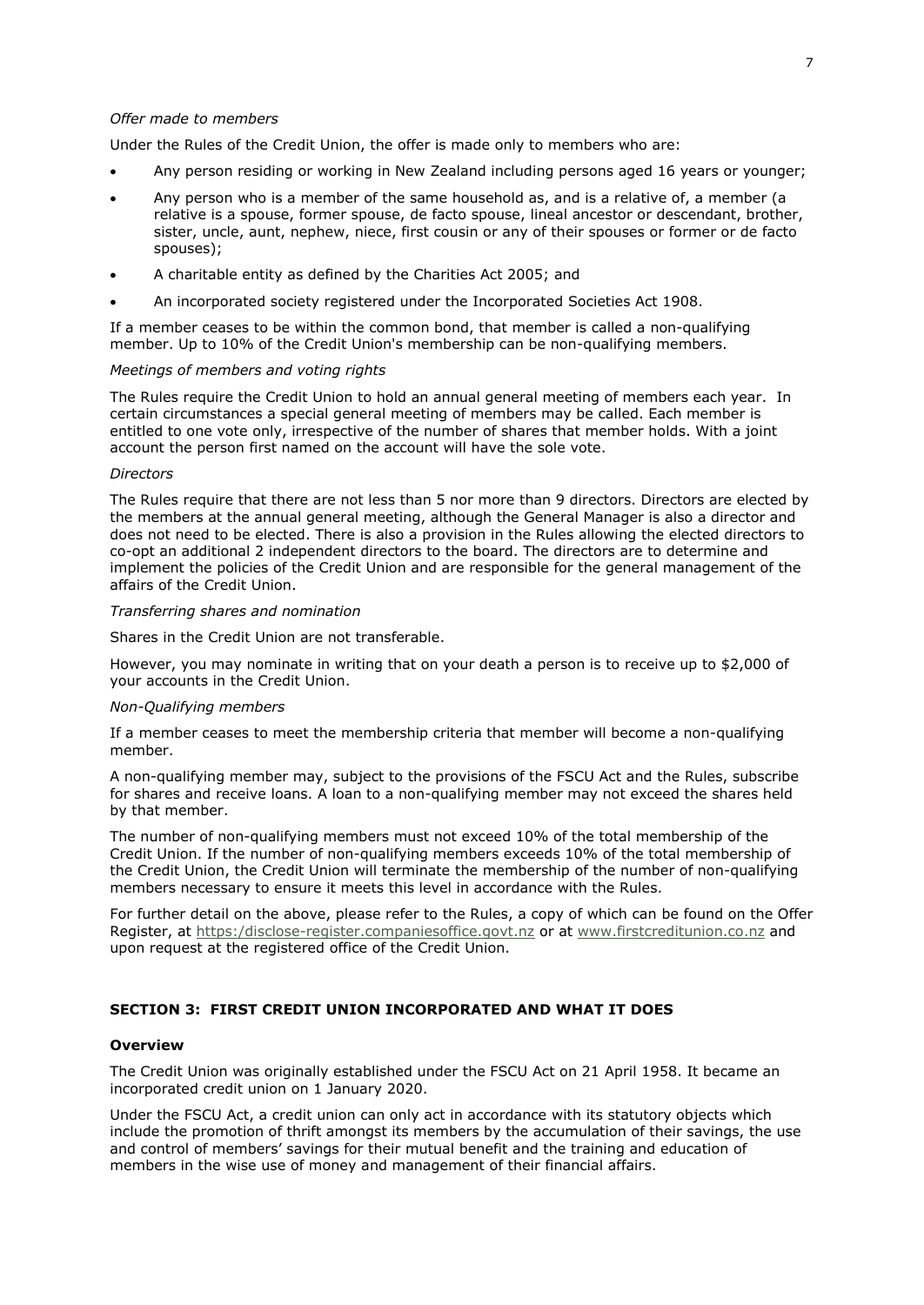Under the Credit Union's Rules, members who have accounts with the Credit Union elect the board of directors of the Credit Union. The board of directors are responsible for the management of the Credit Union.

Since its establishment the Credit Union has operated in the finance sector, by taking deposits and making loans. Loans may be made to members and to other small to medium enterprises associated with members. This along with the fees charged on accounts are the aspects of the Credit Union's business that are key to generating income.

Money not lent out to members and their associated parties is held in deposits with registered banks or other financial institutions (with a credit rating equal or above to the Credit Union's) in accordance with the Credit Union's Board approved policies.

The Credit Union holds all of the shares in First Insurance Limited (FIL). FIL has a share capital of \$6,000,000. It is licensed under the Insurance (Prudential Supervision) Act 2010 to provide certain insurance products (in accordance with FIL's licence as an issuer of insurance products) to those members of the Credit Union who wish to avail themselves of this product. FIL is operated as a separate business from the Credit Union.

## <span id="page-8-0"></span>**SECTION 4: KEY FEATURES OF THE ACCOUNTS**

### **Ranking and security**

The call and term accounts are secured by a security interest which the Credit Union has granted over all of its assets in favour of the Supervisor. The security interest secures all amounts payable by the Credit Union on the call and term accounts and all other moneys payable by the Credit Union under the terms of the Trust Deed, which include the Supervisor's fees. The amount of the liability secured by the security interest and the total value of the assets subject to the security interest based on the financial position of the Credit Union at its most recent balance date is incorporated by reference into this document and is available online on the Disclose Register [https:/disclose-register.companiesoffice.govt.nz.](https://disclose-register.companiesoffice.govt.nz/)

The Credit Union is permitted under the Trust Deed to create a security interest over its assets which ranks in priority to the security interest granted in favour of the Supervisor. The prior ranking charge would be to secure any borrowing or money owed to a lender approved by the Supervisor. The amount secured by any such prior ranking security interest may not exceed 10% of the Credit Union's total tangible assets. At the date of this document no such prior ranking charge has been granted.

The Credit Union is also permitted under the Trust Deed to create a security interest over specific assets which ranks in priority to the security interest granted to the Supervisor to secure any borrowing or money owed in connection with the purchase of that asset. The amounts secured in this way may not exceed 2% of the Credit Union's total tangible assets. At the date of this document some incidental charges have been granted.

Except as set out above, the Trust Deed prevents the Credit Union from creating any security interest over its assets which ranks in priority to, or equally with, the security interest granted to the Supervisor.

In addition to the above prior charge restrictions, the Trust Deed imposes the following financial restrictions on the Credit Union:

- to maintain its capital ratio at 8% or more;
- to ensure the maximum aggregate exposure of the Credit Union to related parties will not exceed 15% of the Credit Union's capital;
- to ensure that the liquidity coverage ratio shall not fall below 1.3 at any time where:

Liquidity Coverage Ratio means in respect of the immediately following month, the ratio of:

$$
\frac{\mathsf{L} + \mathsf{L}\mathsf{R} + \mathsf{SC}}{\mathsf{SR}}
$$

**L** means Liquid Assets for that month;

**LR** means expected loan receivables within that month;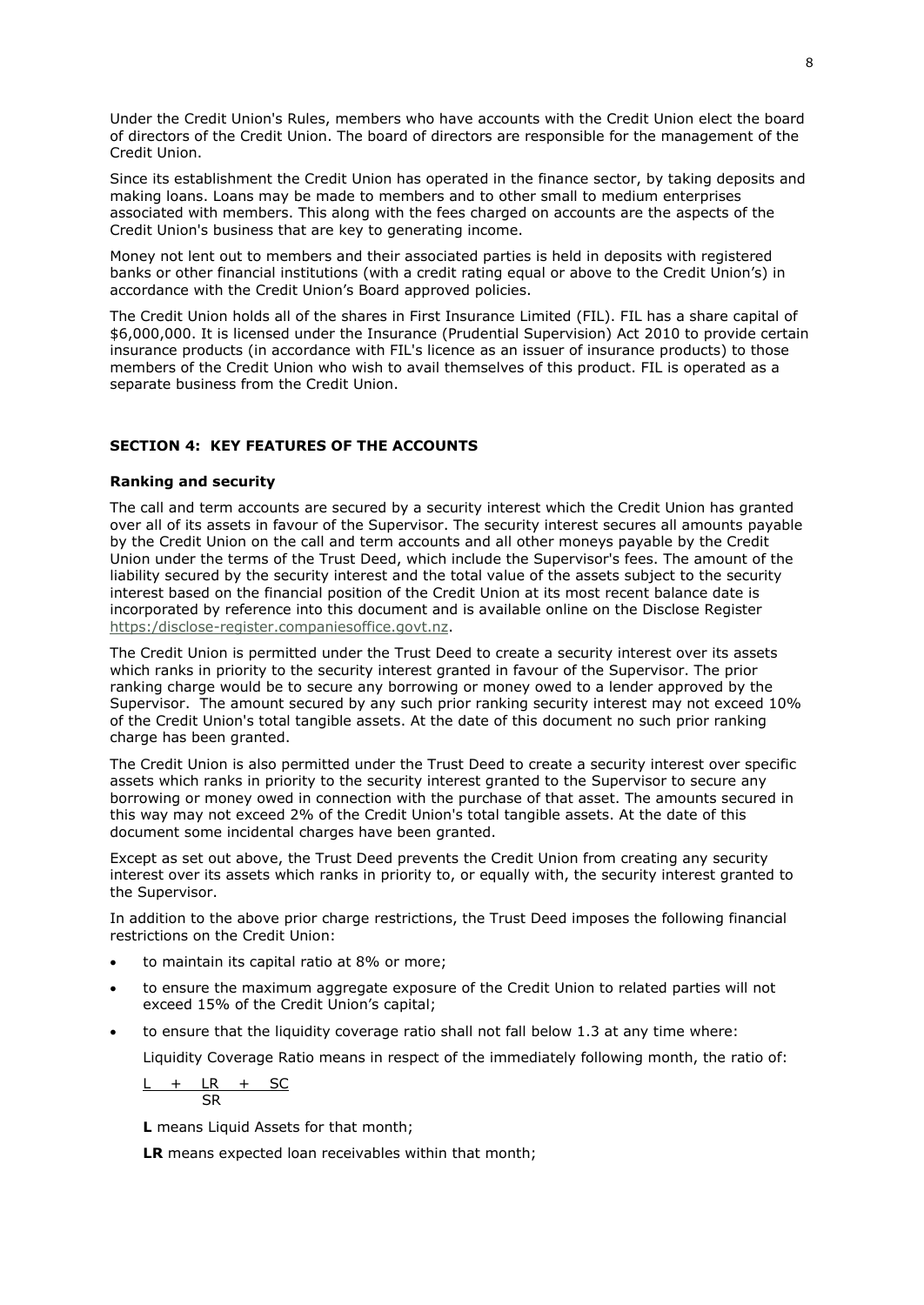**SC** means expected gross share (and any credit union security) contributions within that month; and

**SR** means expected gross share (and any credit union security) redemptions within that month; and

 To ensure to the satisfaction of the Supervisor (acting reasonably), that the liquid assets of the Credit Union that are or may be available to it are sufficient or likely to be sufficient to enable the Credit Union to meet its liabilities to members when they become due, and shall confirm this in writing to the Supervisor as requested by the Supervisor from time to time.

The terms used in these covenants, and the calculations under these covenants, are in accordance with the terms of the Deposit Takers (Credit Ratings, Capital Ratios, and Related Party Exposures) Regulations 2010.

The diagram below illustrates the ranking of the call and term accounts on liquidation of the Credit Union.

|                           | <b>Ranking on</b><br>liquidation<br>of First<br><b>Credit</b><br><b>Union</b><br>Incorporat<br>ed | <b>Examples of</b><br><b>Liabilities</b>                                                                                                                                                        |                                                                                                                                                                                                                                                                                                                 |
|---------------------------|---------------------------------------------------------------------------------------------------|-------------------------------------------------------------------------------------------------------------------------------------------------------------------------------------------------|-----------------------------------------------------------------------------------------------------------------------------------------------------------------------------------------------------------------------------------------------------------------------------------------------------------------|
| High<br>ranking/priority  | Liabilities<br>that rank in<br>priority to<br>the call and<br>term<br>accounts                    | Liabilities owed<br>to preferential<br>creditors, (such<br>as the<br>employees of<br>the Credit<br>Union),<br>permitted prior<br>charges and the<br>Supervisor's<br>costs, fees and<br>expenses | A ranking diagram, including indicative<br>amounts based on the financial position of<br>the Credit Union as at its most recent<br>balance date is incorporated by reference<br>into this document and is available online<br>on the Disclose Register<br>https:/disclose-<br>register.companiesoffice.govt.nz. |
|                           | Liabilities<br>that rank<br>equally with<br>the call and<br>term<br>accounts                      | Call and term<br>accounts will<br>rank equally<br>with all other<br>term and call<br>accounts issued<br>by the Credit<br>Union                                                                  |                                                                                                                                                                                                                                                                                                                 |
| Lower<br>ranking/priority | Liabilities<br>that rank<br>below the<br>term and call<br>accounts                                | Lower ranking<br>creditors, such<br>as unsecured<br>creditors                                                                                                                                   |                                                                                                                                                                                                                                                                                                                 |
|                           | Equity                                                                                            | The amount<br>owed to<br>members<br>following the<br>distribution of<br>surplus assets.                                                                                                         |                                                                                                                                                                                                                                                                                                                 |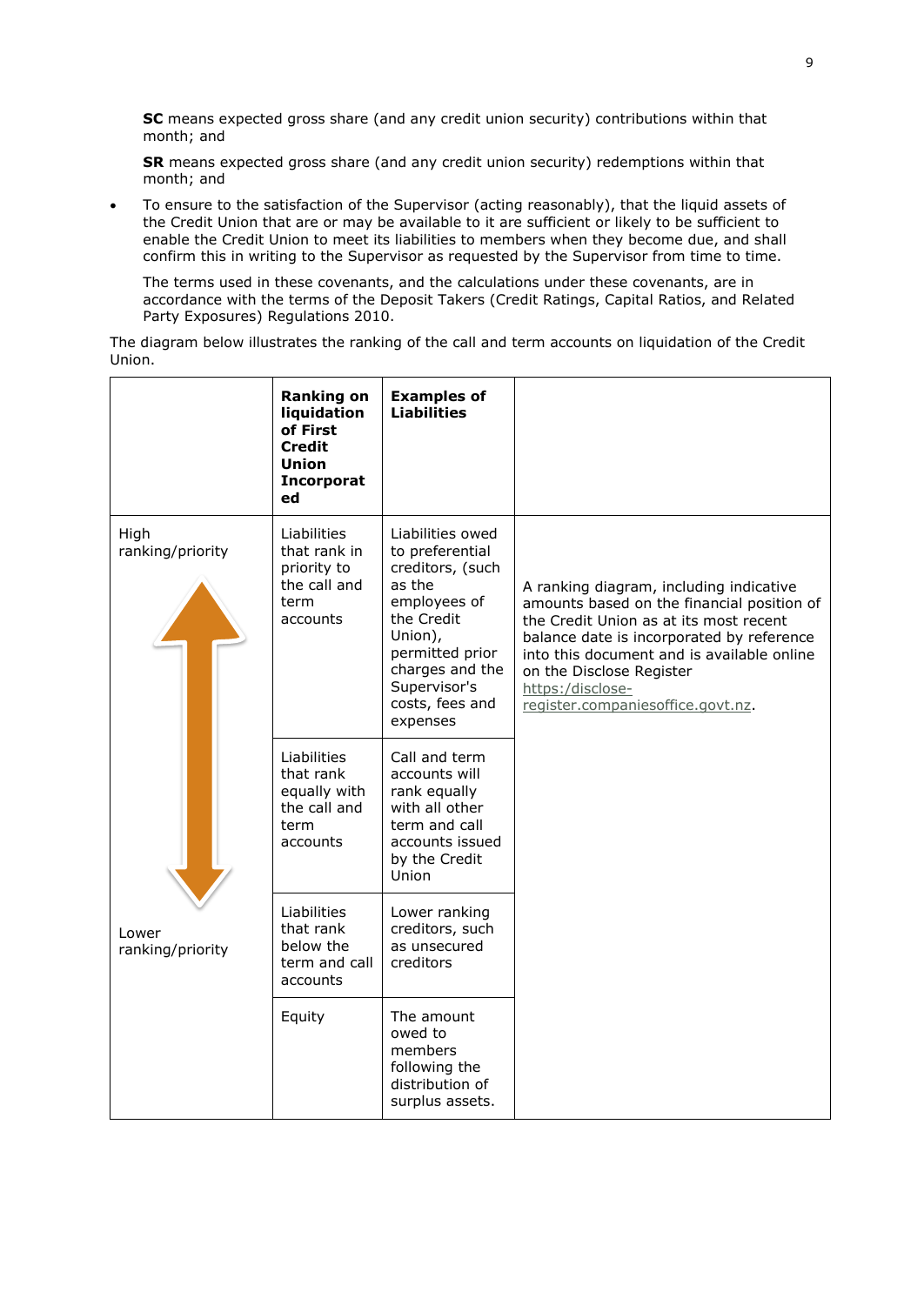## <span id="page-10-0"></span>**SECTION 5: FIRST CREDIT UNION INCORPORATED'S FINANCIAL INFORMATION**

On the online Disclose Register [https:/disclose-register.companiesoffice.govt.nz](https://disclose-register.companiesoffice.govt.nz/) there is a document filed under the Credit Union's offer information entitled "First Credit Union's Financial Information". That document is incorporated by reference into this document. It sets out the following information for the most recently audited financial years of the Credit Union.

- Capital ratio
- Related party exposures
- Liquidity ratio
- Other selected financial information.

## **Regulatory capital adjustment**

Effective 31 December 2019, the 30 June 2019 and 30 June 2018 figures have been adjusted to reflect the financial information of First Credit Union on a non-consolidated basis. Previously, the financial information was presented on a consolidated basis. This means the equity investment in First Insurance Limited is now a regulatory deduction, thus lowering Capital. All ratios remain in compliance with Trust Deed requirements.

## <span id="page-10-1"></span>**SECTION 6: RISKS OF INVESTING**

## **General risks**

The principal risk to members is that they will not be repaid some or all of the amount in their accounts and/or the interest due on those accounts.

Members could be exposed to that risk if the Credit Union became insolvent for any reason, and the amounts recovered from its assets prove to be insufficient to meet its obligations to members, notwithstanding the security granted by the Credit Union to the Supervisor (for the protection of the amounts in the members' accounts).

## **Specific risks relating to First Credit Union Incorporated's creditworthiness**

## **Liquidity risk**

Liquidity risk is the risk that the Credit Union will not have enough cash to advance loans or to repay members' accounts. Many members can withdraw their moneys immediately or on very short notice. However, loans are made for longer terms. This means that the Credit Union must manage the maturity of loans and balance this with the anticipated need to repay funds in members' accounts.

Historically, members have "rolled over" short term investments and not withdrawn money so that there have not been liquidity issues. However, if "roll over" or reinvestment rates in term accounts materially reduced there is a risk that the Credit Union would not have enough cash to repay members wanting to withdraw their funds.

The Credit Union aims to manage liquidity risk by:

- Continuously monitoring forecast and actual daily cash flows.
- Reviewing the maturity profiles of financial assets and liabilities.
- Maintaining cash reserves (the policy is to maintain 15% of readily available cash).

### **Credit risk**

The Credit Union focuses on meeting the financing needs of its members (and to a lesser extent small to medium enterprises associated with members) many of whom may be in a relatively low socio-economic group. Members and their associates may have only limited borrowing and loan repayment capacity.

Interest earned on loans is the Credit Union's primary source of income. Credit Risk is the risk that borrowers do not repay their loans as required by the loan contracts or that they are unable to pay interest on those loans. The risk is that multiple loan defaults will occur at the same time reducing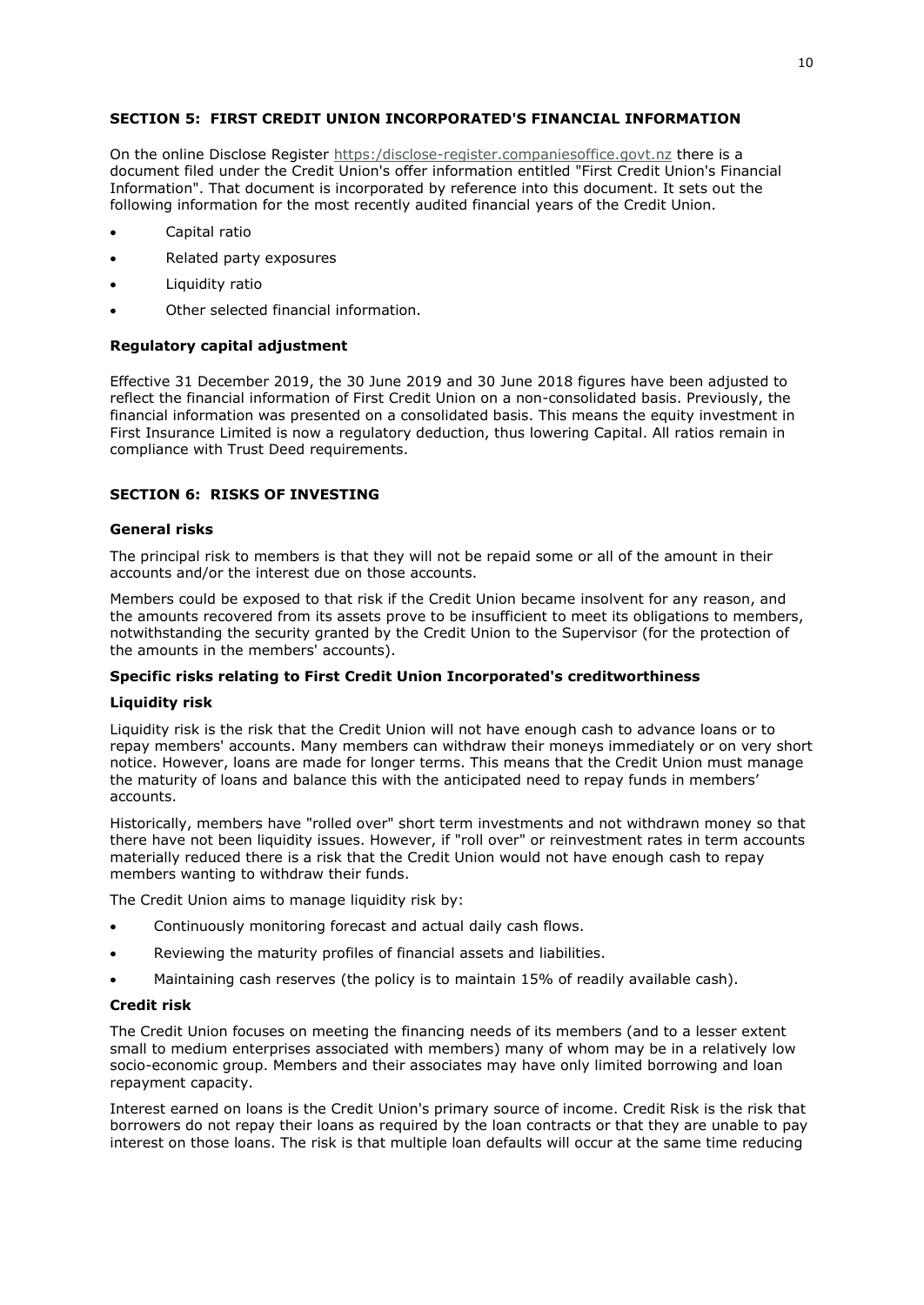the Credit Union's income and also requiring the Credit Union to write off loans that will not be repaid.

If multiple loans went into default, there is a risk of loss of income to the Credit Union and a risk that deposits might not be able to be repaid.

The adverse impact expected from a small number of loan defaults would be low. However, the adverse impact expected from multiple loan defaults would be moderate to high for the Credit Union.

In relation to credit risk, the Credit Union has the following credit risk management policies:

- risk assessment and security requirements for each loan;
- limits on exposure to individual borrowers, limits on non-mortgage secured loans and limits relating to concentrations of exposures to geographic and industry groups considered at high risk of default;
- reassessment and review of credit exposures on loans;
- provisions to recognise the impairment of loans; and
- debt recovery procedures.

### **Counterparty risk**

This is a risk that a party with which the Credit Union has deposited surplus funds does not return those funds, so preventing the Credit Union from keeping its repayment commitments to members and its debts.

The Credit Union has significant surplus funds in excess of its capital, invested with New Zealand registered banks or other financial institutions (with a credit rating equal or above to the Credit Union's) in accordance with the Credit Union's Board approved policies. Should any bank or financial institution fail, the Credit Union would lose a portion of its funds. This would be likely to result in the Credit Union not being able to repay the members' accounts.

The risk of loss on bank deposits is reduced by the nature and quality of the independent rating of the individual bank or financial institution. The risk of failure is considered to be low, but if it occurred this would have a major impact on the Credit Union.

# <span id="page-11-0"></span>**SECTION 7: TAX**

The Credit Union is required by law to deduct resident withholding tax ("RWT") from any returns paid or credited to any member resident in New Zealand and to account for this deduction to the Inland Revenue Department ("IRD"). For members who supply the Credit Union with their IRD number and nominate a RWT rate, RWT will be deducted at the rate nominated. In the event that an individual member:

- omits to notify the Credit Union of that member's IRD number, the Credit Union will deduct RWT at 45%, or such other amount as required by law; or
- has notified the Credit Union of that member's IRD number but omits to nominate the rate at which that member wishes RWT to be deducted, RWT will be deducted at 17.5% for existing accounts or 33% for new accounts, or such other amount as required by law.

For members who are incorporated societies, the Credit Union will deduct RWT at 30% or such other amount as required by law.

The Credit Union is not required to deduct RWT from returns to any member who has an exemption. Members who hold an exemption from RWT issued by the IRD are required to notify the Credit Union.

In addition to RWT there may be other tax consequences from you acquiring or disposing of (opening and closing) accounts.

Further information is available at the Inland Revenue website at [www.ird.govt.nz.](http://www.ird.govt.nz/)

If you have queries relating to the tax consequences of your accounts, you should obtain independent professional advice on those consequences, which is specific to your circumstances.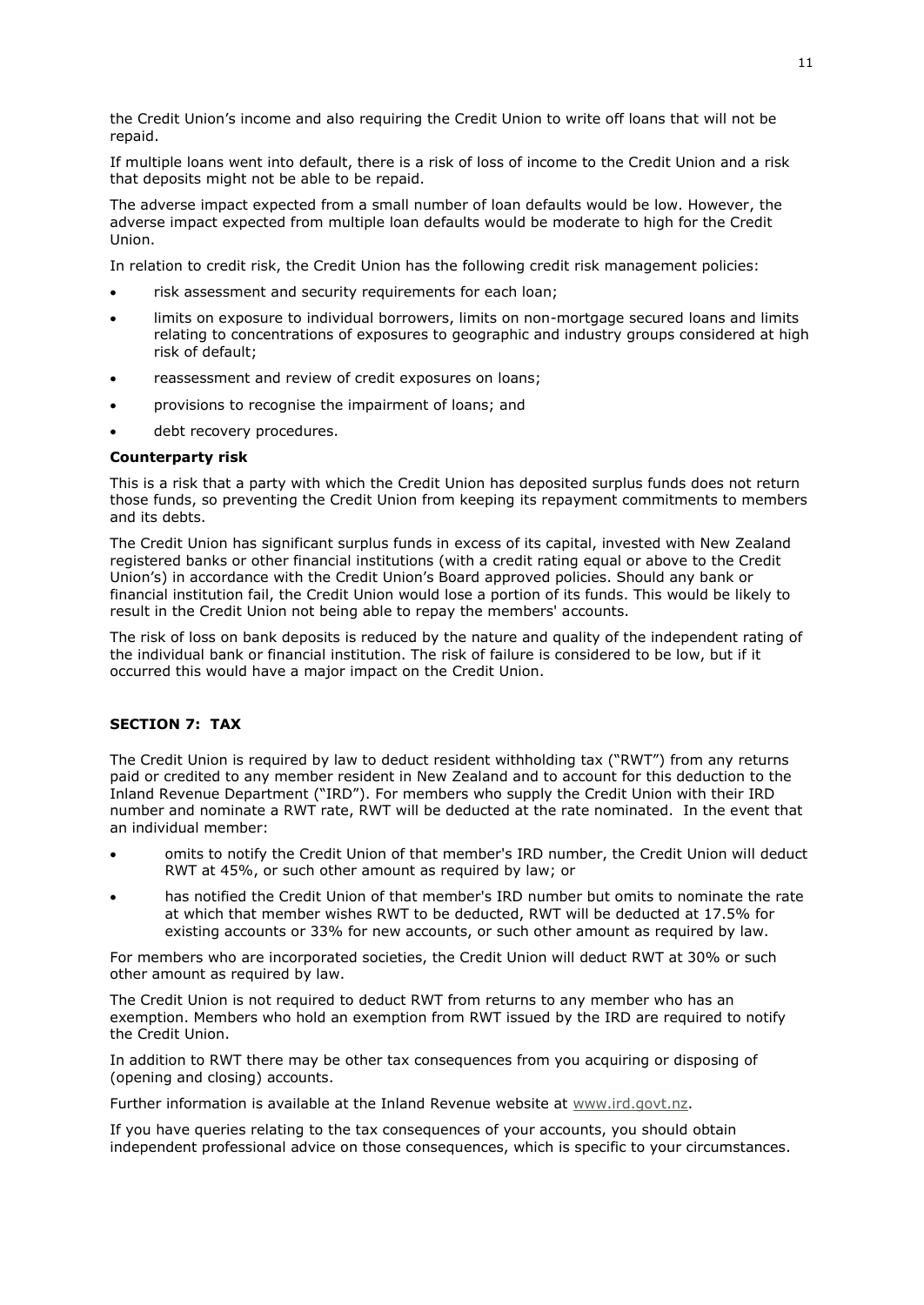### <span id="page-12-0"></span>**SECTION 8: WHO IS INVOLVED?**

|                   | <b>Name</b>                          | Role                                                                                                            |
|-------------------|--------------------------------------|-----------------------------------------------------------------------------------------------------------------|
| <b>Issuer</b>     | First Credit Union<br>Incorporated   | The issuer of the call and term accounts and<br>responsible to you for repayment of the accounts                |
| <b>Supervisor</b> | Covenant Trustee<br>Services Limited | Provides independent monitoring and oversight of<br>the Credit Union under the Trust Deed and<br>applicable law |

## <span id="page-12-1"></span>**SECTION 9: HOW TO COMPLAIN**

Any complaints about your accounts can be made to the Credit Union, the Supervisor or the Credit Union's approved dispute resolution scheme.

In the first instance complaints should be made to the General Manager of the Credit Union:

Email: [complaints@firstcu.co.nz](mailto:complaints@firstcu.co.nz)

Telephone: (07) 834 4810

Post: First Credit Union Incorporated, P.O Box 585, Waikato Mail Centre

If you are still not satisfied, you may raise concerns with the Supervisor:

Covenant Trustee Services Limited Level 6, 191 Queen Street PO Box 4243, Shortland Street, Auckland 1140

Telephone: (09) 302 0638 Email: [team@covenant.co.nz](mailto:team@covenant.co.nz)

As a financial service provider registered under the Financial Service Providers (Registration and Dispute Resolution) Act 2008 First Credit Union Incorporated is a member of an approved dispute resolution scheme. The scheme is operated by Financial Services Complaints Limited ("FSCL"). FSCL will not charge a fee to any complainant to investigate or resolve a complaint.

FSCL's contact details are as follows:

Financial Services Complaints Limited PO Box 5967 Lambton Quay Wellington 6145

Telephone: 0800 347257 or (04) 472 FSCL (472 3725) Fax: (04) 472 3728 Website: www.fscl.org.nz Email: [info@fscl.org.nz](mailto:info@fscl.org.nz)

## <span id="page-12-2"></span>**SECTION 10: WHERE YOU CAN FIND MORE INFORMATION**

Further information relating to the Credit Union and the accounts is available on the Disclose Register (for example, financial statements). A copy of the Trust Deed may also be obtained from the Disclose Register. The Disclose Register is at [https:/disclose-register.companiesoffice.govt.nz](https://disclose-register.companiesoffice.govt.nz/) and the information can be obtained on request by you to the Registrar of Financial Service Providers.

The Credit Union does not presently provide information to investors on an annual basis, (other than by means of the interest on accounts on a six-monthly basis) but the Credit Union does from time to time contact members with news believed to be of interest to them and details of promotional offers.

You are entitled to request from the Credit Union:

A copy of the most recent financial statements.